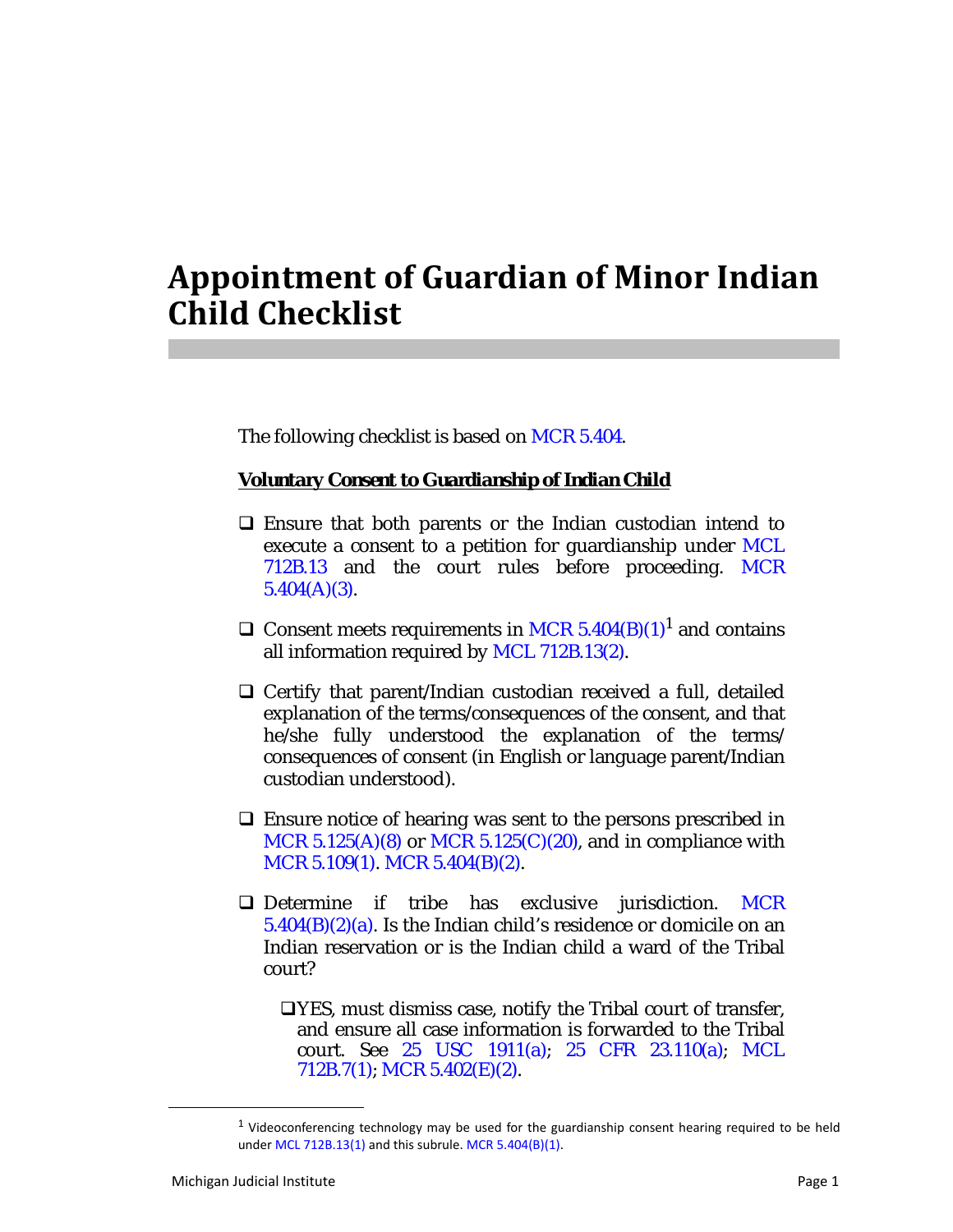- NO, court has concurrent jurisdiction. See 25 USC 1911(b); MCL 712B.7(3). If either parent, the Indian custodian, or the Indian child's Tribe requests that the proceeding be transferred to the Tribal court, the court must transfer the case to the Tribal court unless either parent objects, the court finds good cause not to transfer the case to the Tribal court, or the Tribal court declines the transfer. 25 USC 1911(b); MCL 712B.7(3); 25 CFR 23.117.
- $\Box$  Determine that a valid consent to a petition for guardianship has been executed by both parents or the Indian custodian. MCR 5.404(B)(2)(b). See also MCL 712B.13.
- $\Box$  Determine if it is in the Indian child's best interest to appoint a guardian. MCR 5.404(B)(2)(c).
- Determine if a lawyer-guardian ad litem should be appointed to represent the Indian child. MCR  $5.404(B)(2)(d)$ .
- $\square$  Based on above determinations, decide whether to appoint guardian.

## *Involuntary Consent to Guardianship of Indian Child*

- $\square$  Ensure that petitioner stated in petition what active efforts were made to provide remedial services and rehabilitative programs designed to prevent the breakup of the Indian family. MCR  $5.404(A)(3)$ .
- $\Box$  Ensure notice of hearing was sent to the persons prescribed in MCR  $5.125(A)(8)$  or MCR  $5.125(C)(20)$ , and in compliance with MCR 5.109(1). MCR 5.404(C)(1).
- Ensure MIFPA's and ICWA's notice requirements are met. See 25 USC 1912(a); MCL 712B.9.
- $\Box$  May permit use of videoconferencing technology in accordance with MCR 2.407, if requested by a participant or sua sponte. $^2$ MCR 5.140(A). "[I]f the subject of the petition wants to be physically present, the court must allow the individual to be  $\overline{\text{present.}}^{3} \overline{\text{MCR 5.140(C)}}$ .
- $\Box$  Determine if tribe has exclusive jurisdiction. MCR  $5.404(C)(1)(a)$ .

<sup>&</sup>lt;sup>2</sup> If videoconferencing technology is used, it must be "in accordance with the standards established by the State Court Administrative Office[,]" and the proceeding "must be recorded verbatim by the court." MCR 5.140(D).

<sup>&</sup>lt;sup>3</sup> "The right to be physically present for the subject of a minor guardianship applies only to a minor 14 years of age or older." MCR 5.140(C).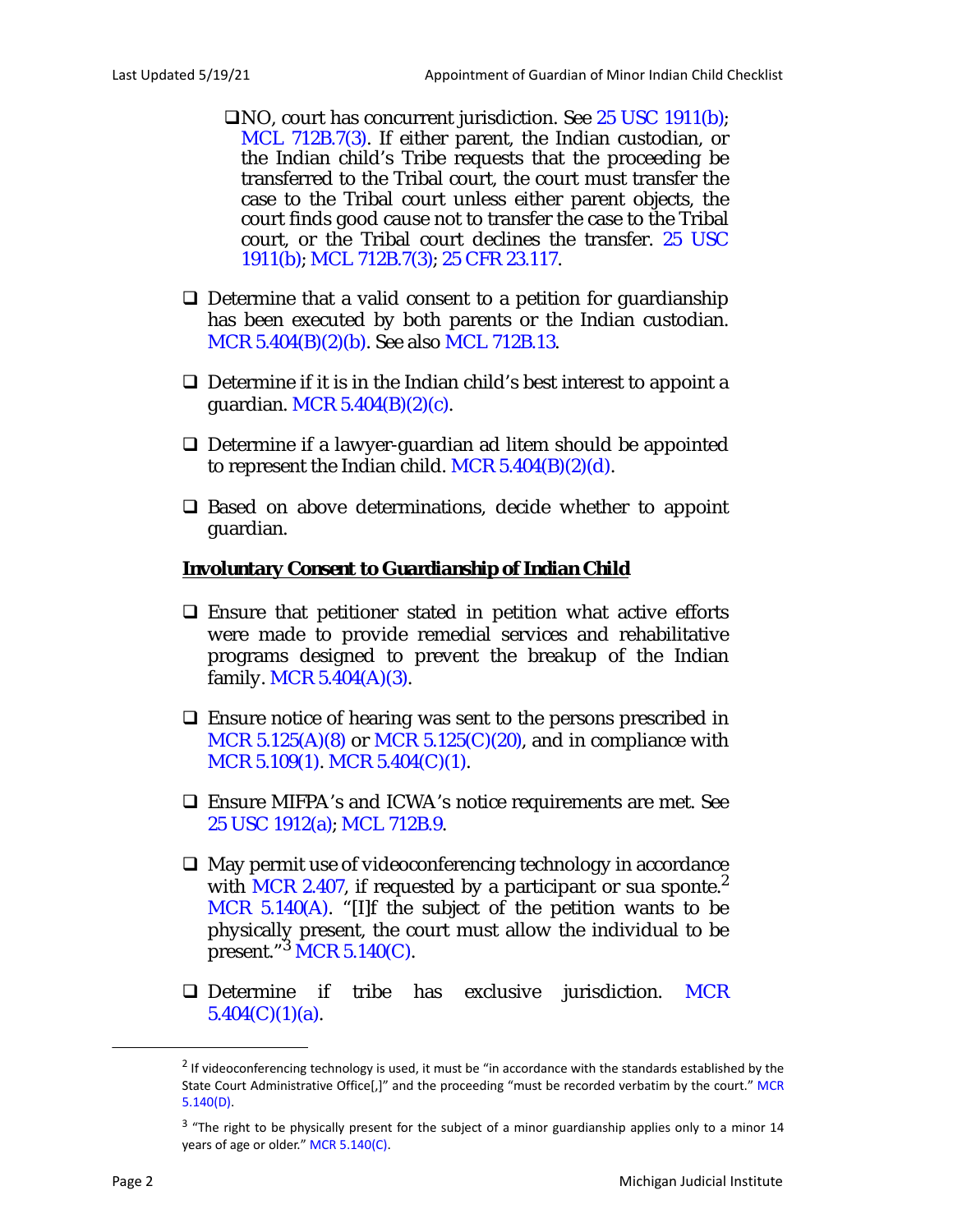- $\Box$  Determine if the placement with the guardian meets the placement requirements set out in MCR  $5.404(C)(2)$ -(3). MCR  $5.404(C)(1)(b)$ .
- Determine whether clear and convincing evidence exists showing active efforts have been made to provide remedial services and rehabilitative programs designed to prevent the breakup of the Indian family, that active efforts were unsuccessful, and that continued custody of child by parent/ Indian custodian likely to result in serious emotional/physical damage to child. MCL 712B.15(2); MCR 5.404(F)(1).
	- Ensure evidence includes the testimony of at least one qualified expert witness, who has knowledge of the child rearing practices of the Indian child's tribe, that the continued custody of the Indian child by the parent or Indian custodian is likely to result in serious emotional or physical damage to the Indian child. MCL 712B.15(2).
- $\Box$  Determine if it is in the Indian child's best interest to appoint a guardian. MCR  $5.404(C)(1)(c)$ .
- □ Determine if a lawyer-guardian ad litem should be appointed to represent the Indian child. MCR  $5.404(C)(1)(d)$ .
- Determine whether each parent wants to consent to the guardianship if consents were not filed with the petition, and proceed under MCR 5.404(B) if each parent wants to consent.  $MCR$  5.404(C)(1)(e).
- $\Box$  Based on above determinations, decide whether to appoint guardian and place the Indian child in accordance with MCR  $5.404(C)(2)-(3)$ .